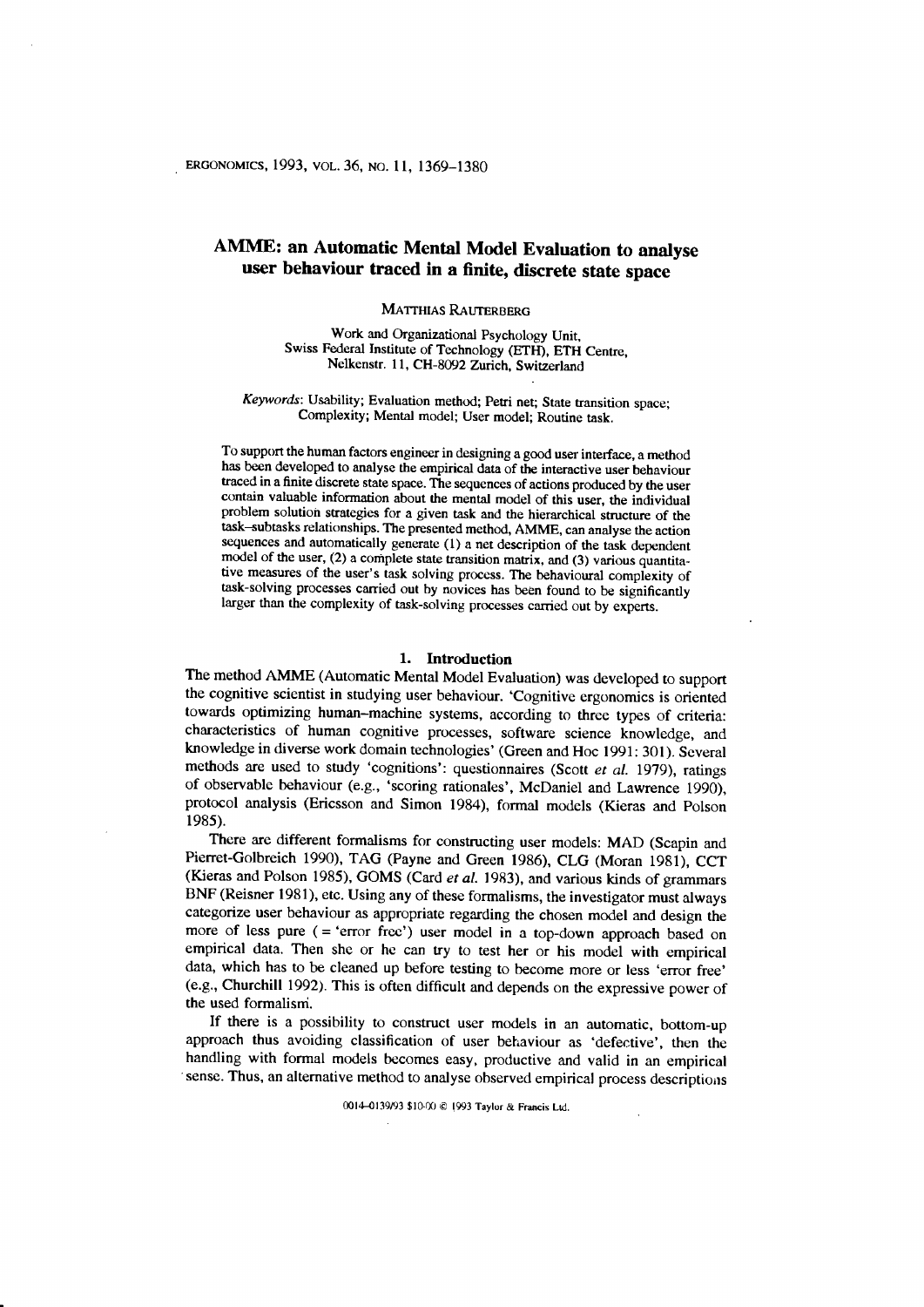without normative constrains like 'defectiveness', etc., are of interest. AMME is a method to construct user models in a clear objective way using full information of the complete process description. It is an automatic, bottom-up approach to construct a formal description of user behaviour. The selected formalism is the net theory. Bauman and Turano (1986) showed, that Petri nets (Petri 1980) are equivalent to formalism based on production rules (like CCT of Kieras and Polson 1985). Finite state transition nets are subsets of Petri nets (Petersón 1981). By modelling the user's knowledge with finite state transition nets Sanderson et al. (1989) showed that the state space approach can also be applied in the domain of process control.

Nets are appropriate to describe models in both quantitative and qualitative form. The description of models with quantitative measures allow: calculation of applied statistics based on samples of empirical data. Quantitative measures of finite state transition nets are: size (e.g., number of states, number of transitions), complexity (e.g., amount of inter-connectivity), etc.; Qualitative descriptions of nets are: content, form, gestalt, structure (e.g., special pattern), etc. First, the basic idea of the method AMME is presented; the tool and its usage is then described. The last part of this paper presents results of an experimental investigation (Rauterberg 1992a), in which AMME has been applied.

## 2. Method

What is the main concern of a user interacting with a technical system? The user must build up a mental representation of the system's structure and gain knowlcdgc about the functions of this system with respect to a set of tasks. Furthermore, he must learn the 'language', i.e., a set of symbols, their syntax, and operations connected to them, to evoke interaction sequences (the interactive 'processes') related to task and subtask functions. Thus, the user's representations of the system structure are models of a virtual machine. A 'virtual machine' is defined as a representation of the functionality of a system (functional units and their behaviour). The most important point for the user is the relation between task and machine, rather than the internal structure of the machine's system. Consequently, the task for the human factors engineer is to model a suitable interface as a representation of the virtual machine which can serve as a possible mental representation for the user.

The symbolic representation of the machine system consists of the following elements: (1) objects (things to operate on); (2) operations (symbols and their syntax); and (3) states (the 'system states'). The mcntal model of the user can be structured in representing objects, operations, states, system structure, and task structure.

#### 2.1. The basic idea

Given a finite action space, cach state corresponds to a system context, and each transition corresponds to a system operation. A trace  $($  = sequence) of states and transitions in this action space can describe a complete or partial task solving process. Each finite trace in the action space is called a 'process' (see for example figure l). A task-solving process contains three different kinds of information: (l) all necessary states and transitions itsclf; (2) the amount of repetition of each necessary state and transition; and (3) the sequential order of all these states and transitions.

Finite state transition nets can be completely described with Petri nets, which have a clear semantic (Peterson 1981). A Petri net is a mathematical structure consisting of two non-empty disjoint sets of nodes, called S-elements and T-elements, respectively,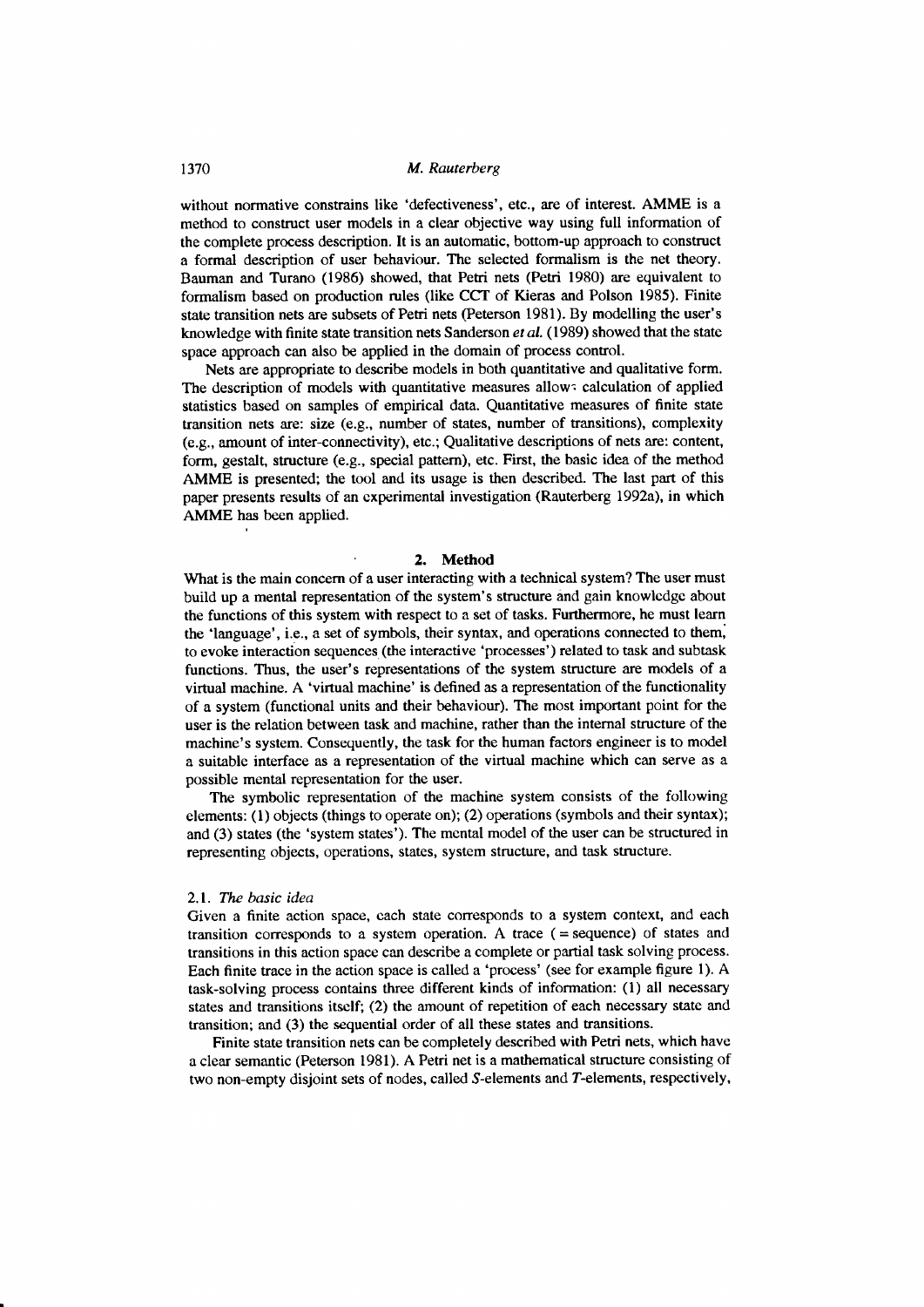

Figure l. A sequence generated by a user operating a relational database program (see Rauterberg 1992a). The whole process of the shown example is based on 12 transitions (#AT) and  $12 + 1 = 13$  states (#AS). The representation of this process is given in a complete ... ->(state)->[transition]->(state)->... description. Legend:  $(s0)$  = main menu state,  $(s1)$  = module 'data' state,  $(s2)$  = routine'browse' state,  $(s3)$  = wrong input state;  $\lfloor$  = ascii key 'BLANK',  $[a]$  = ascii key 'a',  $[d]$  = ascii key 'd',  $[h]$  = ascii key 'h',  $[CR]$  = carriage return,  $[K2]$  = function key 'F2',  $[K3]$  = function key 'F3',  $[K9]$  = function key 'F9',  $[TAB]$  = tabulator key.

and a binary relation  $F$ , called the flow relation.  $F$  connects only nodes of different types and leaves no node isolated. Pctri nets can be interpreted by using a suitable pair of concepts for the sets S (signified by a circle '( )') and T (signified by a square '[ ]') and a suitable interpretation for the flow relation  $F$  (signified by an arrow '->'). The means/activity interpretation allows one to describe the static structure of a system with several active and passive functional components: means  $(S)$  = real or informational entity, and activity  $[T] =$  (repeatable) action of a system. The flow relation F signifies:  $[a] \rightarrow (m)$ , the activity a (e.g., a system operation) produces means m (e.g., a system state);  $(m)$  -> [a], activity a uses means m.

The main operations (relations) between two nets are abstraction, embedding and folding (Genrich et al. 1980). The 'folding' operation is the basic idea of the alternative approach presented in this paper. Folding a process means to map S-elements on to S-elements and T-elements on to T-elements while keeping the  $F$ -structure. The aim of the 'folding' operation is to reduce the elements of an observed empirical task solving process to the minimum number of states and transitions, with the reduced number of elements being the 'performance net'. Folding a task solving process extracts the embedded net structure and neglects the information of the amount of repetition and of the sequential order.

The shortest meaningful part of each process is an 'elementary process':  $(s') \rightarrow [t'] \rightarrow (s'')$ . If the observable behaviour can be recorded in a complete  $\dots \rightarrow$ (state) $\rightarrow$ [transition] $\rightarrow$ (state) $\rightarrow \dots$  process description (see figure 1), then the analysis and construction of the net structure of this process can be done by counting the number of all different states (#DS) and transitions (#DT) used, or to mark the frequencies of each state and transition used in the process on a list of all possible staies (transitions, resp.). But, if the observable behaviour can only be recorded in a more or less incomplete process description (e.g., ... -> (state) -> [transition] -> [transition]  $\rightarrow$  ...; or ...  $\rightarrow$  (state)  $\rightarrow$  (state)  $\rightarrow$  [transition]  $\rightarrow$  ...), then the analysis and construction of the net structure of this process is difficult: one has to find out the corect state (transition, resp.) between both transitions (states, resp.). Unfortunately, this is the most frequent case in practice. For these cases automatic tool support is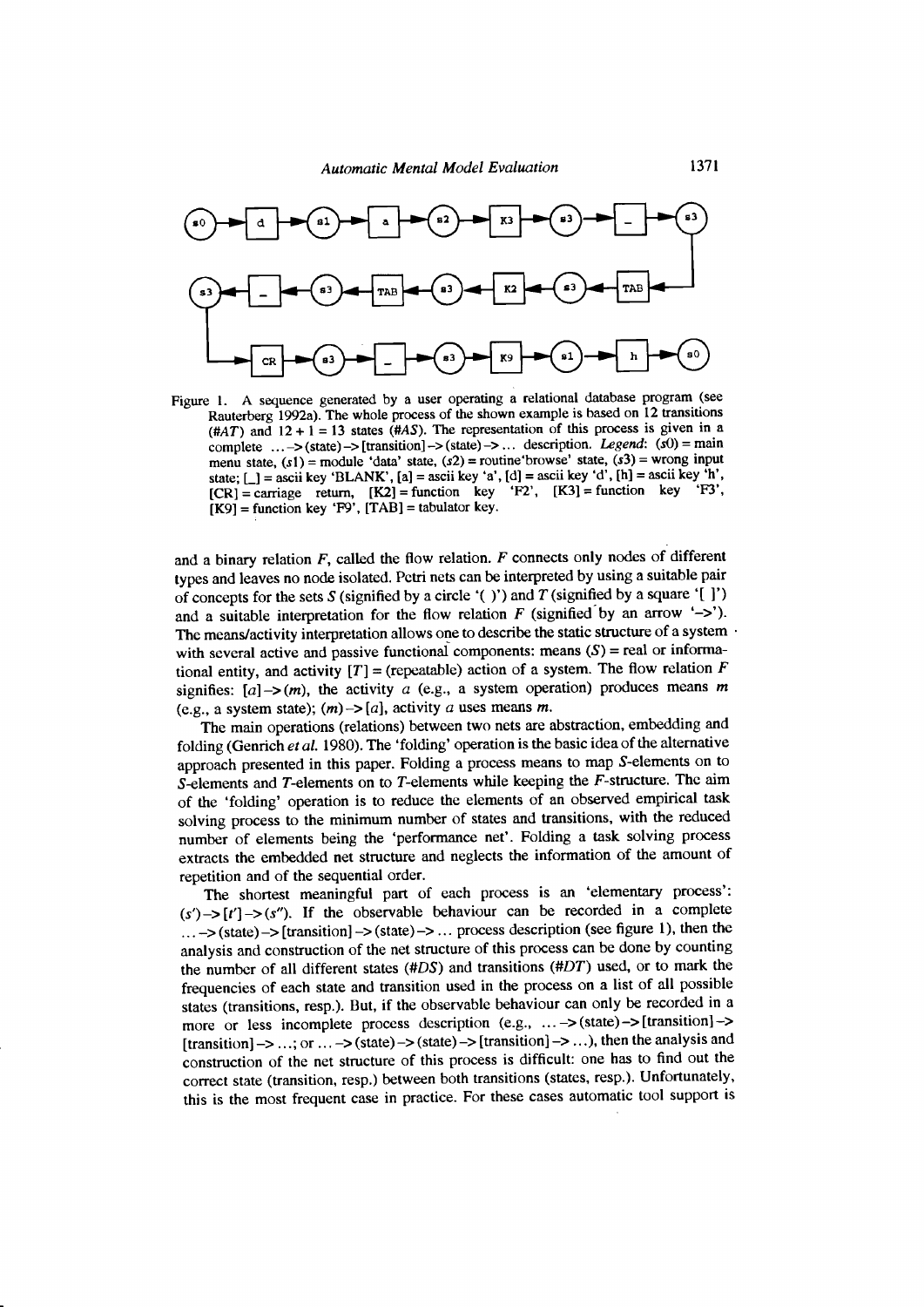necessary. The program AMME is a tool which offers computer aided support in analysing incomplete recorded processes. This obstacle can be overcome with a description of the complete state transition space in advance, which can be used by the tool AMME to control the correct interpretation of the incomplete process description.

## 2.2. Net extraction with AMME

First of all the investigator has to define a *state list*: a complete description of all states of the interactive system. All possible transitions between differeni or equal states restrain the action space of the user. One special transition must be taken into account: the 'empty' user action. This is the case when the system automatically changes from one state to another without any user input.

Second, the investigator has to determine a complete action list as a pre-post state matrix: a description of all allowed user actions (resp. transitions) changing the actual system state (pre state) to the post state; pre and post states can, but need not be different. The pre-post state matrix is a compact and complete description of all possible elementary processes in the action space. We also designate tne pre-post state matrix the 'adjacency matrix' (see figure 3).

The program AMME looks for all elementary processes in the sequence, counts the frequency of each observed elementary process to analyse first order Markov chains, and writes this information in the output file with the 'frequency matrix'. The composition algorithm (the folding operation) of AMME is now àble to build up the embedded Petri net combining all observed elementary processes. The result of the folding operation of our example sequence above is the Petri net given in figure 2. This special net with four different states  $(HDS)$  and nine different transitions  $(HDT)$  is the minimal net structure we need to reproduce the process given in figure 1. Each 'folded' Petri net is a formal description ('model') of the observed performance of the user's behaviour.

One valuable feature of a net presentation is the possibility for qualitative analysis: one can directly identify specific types of pattern in the net structure. onc special pattern, the so called 'corona' pattern around the state s3, is given in the net of figure 2. One possible cxplanation of this pattern could be given as follows: if the cognitive knowledge base of a user is not elaborated enough, and if the interface does not support the user in an appropriate way (e.g., adequate visual feedback), then this user is headed for an interactive deadlock situation. This type of situation is characterized by the fact, that the user does not know, how to leave the actual dialogue context in an appropriate way (in our example state  $s3$ ). In such deadlock situations only trial and error behaviour helps (sometimes!). This trial and error behaviour results in the 'corona' pattern (see figure 2). The behavioural complexity of the 'performance net' with interactive deadlocks increases with the quota of trial and error strategies solving the same task.

## 2.3. Input and output files for AMME

In the context of our research domain (HCI) the tool environment of AMME consists of four different programs: (1) the dialogue system with the logfile recording feature; (2) the analysing program AMME (Rauterberg et al. 1992c), which extracts the net of the task and user specific processes and calculates different quantitative aspects of the generated net structure; (3) the Petri net simulator PACE (Dähler 1989); and (4) the analysing program KNOT (lnterlink 1991, Schvaneveldt 1990).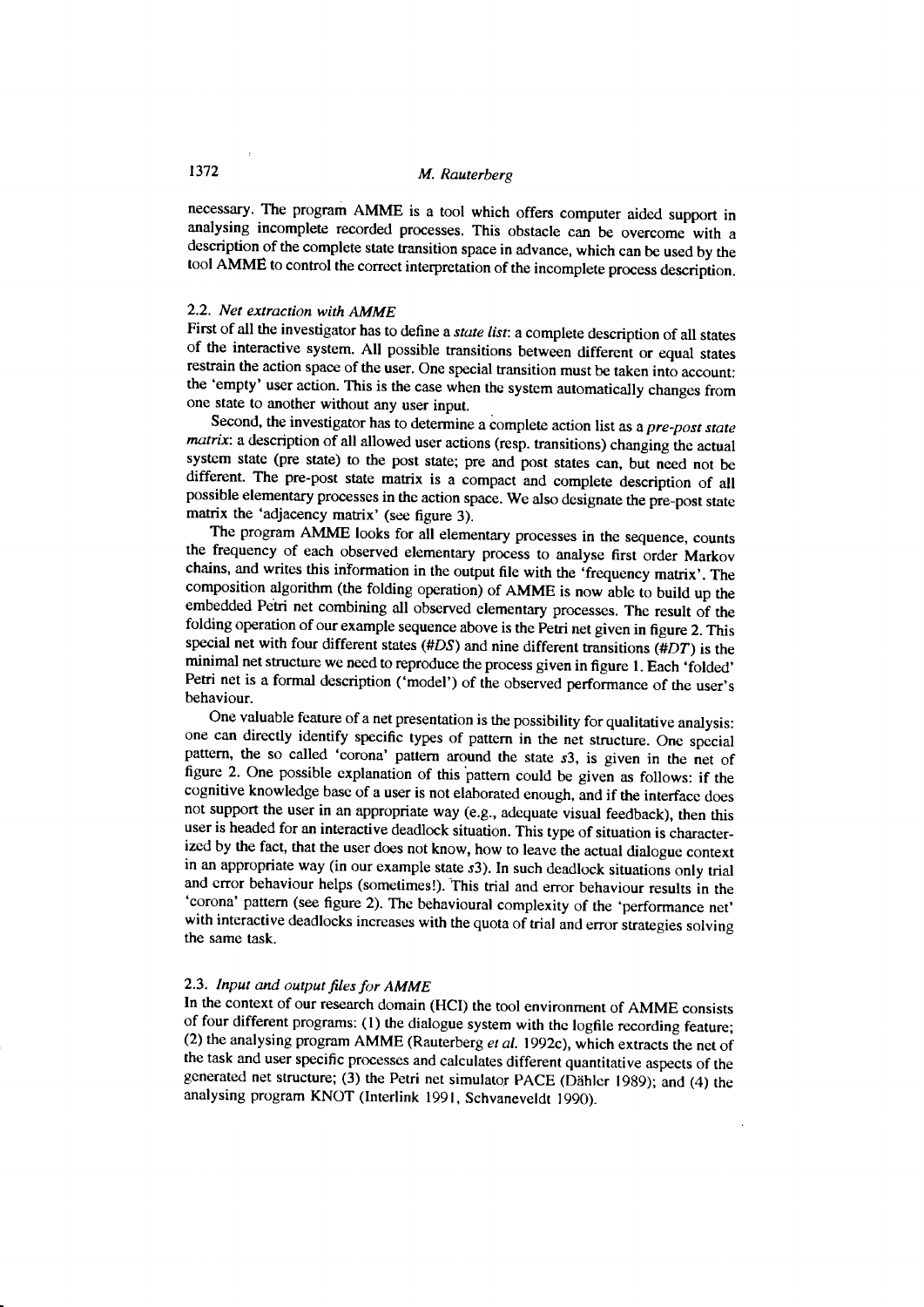

Figure 2. The nine observed elementary processes of the example process shown in figure 1 and the folded Petri net generated by AMME. This folding procedure operates on all elementary processes  $(S0)$  ->  $[d]$  ->  $(S1)$ , ...: all elementary processes of the simple net example (figure 1) are shown on the left side. The semantic labels of all states and transitions are presented on the right side above.

AMME needs two input files: (1) the complete system description on an appropriate level of granularity (the complete state list and the pre-post state matrix); and (2) the process description of a specific individual task solving process corresponding to the granularity level of the system description (see figure 3). The process descriptions can be automatically generated by an interactive system (the 'logfile recording' technique) or hand written by the investigator (e.g., based on protocols of observations).

AMME produces five different output files: (1) a Petri net description file in a special syntactical form for the Petri net simulator PACE; (2) a plain text file with the adjacency matrix for KNOT; (3) a plain text file with the frequency matrix for first order Markov chain analysing software, (4) a plain text file with different quantitative measures of the whole task solving process and the folded net structure; (5) a PostScript file to print the net structure in a graphical form for qualitative pattern matching.

Analysing a set of different process descriptions with AMME is normally an iterative procedure, if the description of the total interactive system is quite large and therefore at the beginning incomplete. With each new process description analysed by AMME the input file with the provisional 'complete' system description must then be updated with 'new' states and/or transitions. After analysing the whole sample of process descriptions in the first trial all process descriptions must be reanalysed in a second trial. This procedure guarantees that the calculation of all quantitative measures of each analysed net is based on the same system description.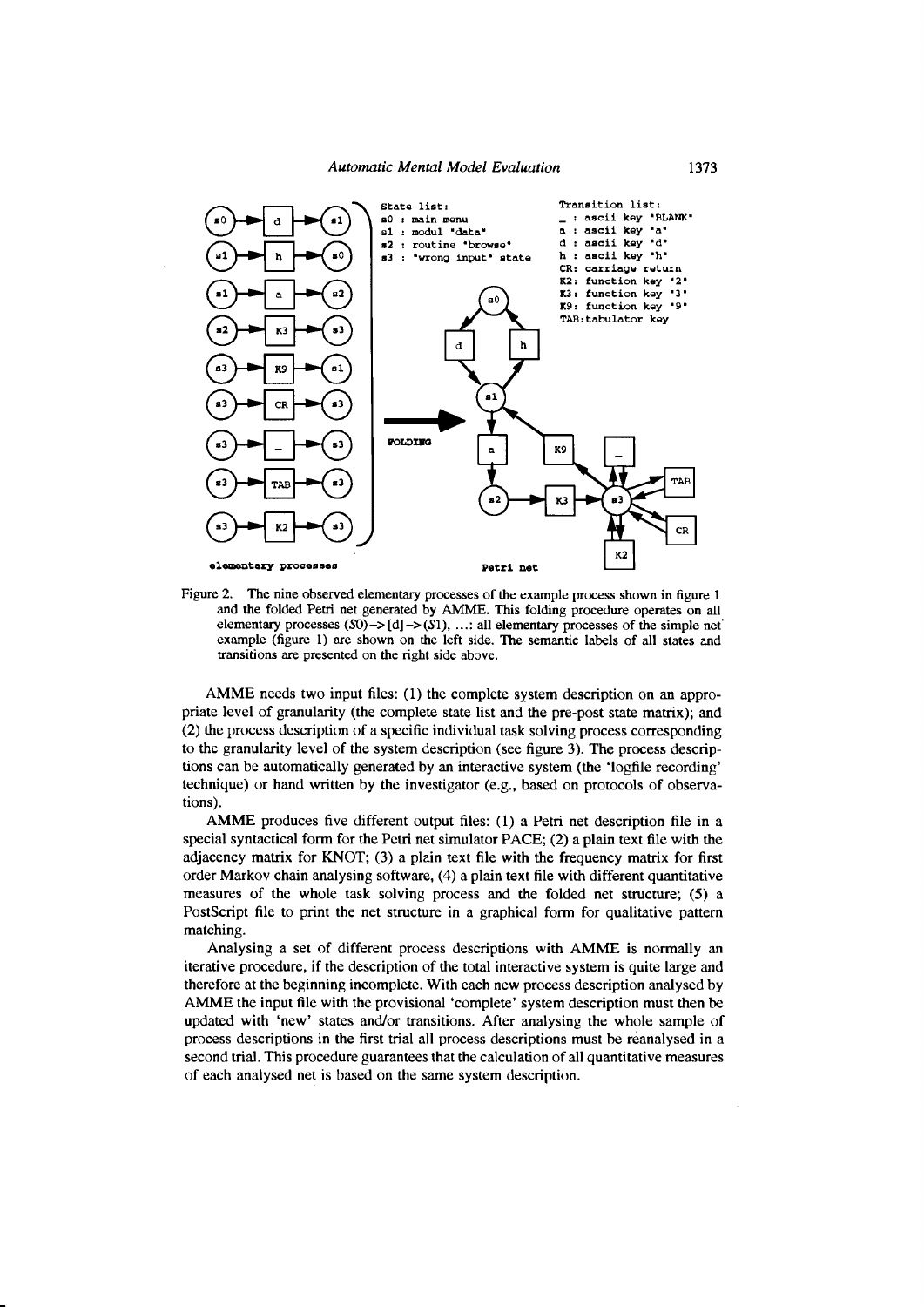

Figure 3. The analysing program AMME requires two input files and generates five different output files: (1) a net description for the Petri net simulator PACE, (2) an adjacency matrix for the Pathfinder software KNOT, (3) a frequency matrix to analyse first order Markov chains, (4) a plain text file with the quantitative measures, and (5) a graphic output of the net structure in PostScript format.

### 2.4. Hardware platform for AMME

The current version of AMME is restricted to descriptions of processes which can be traced in a finite, discrete state space. AMME is shareware and available for Apple computers (Mac II with operating system  $\geq$  7.0) and for IBM or compatible PCs (with MS-Windows  $\geq 3.0$ ).

## 3. Quantifying the task solving process

Our approach is based on the actual observation of users performing a specific task. The key to the interpretation of the process descriptions is a 'map' of the complete task solving domain (action space = state  $\cup$  transition space), in which the behaviour of individual processes is traced. The task solving domain in the following example is the whole dialogue net structure of an interactive software program (a relational data base system).

Each observed task-solving process can be quantified with three different measures: task solving time (#TST), number of all used transitions (#AT), number of all occurring states (#AS). Each observed task solving process is always a sequence and can be characterized by  $\#AS = \#AT + 1$ . These measurements can easily be calculated based on the logfiles.

The extracted net structure can be quantified with the number of different transitions (#DT) and the frequency of each transition as well as the number of different states (#DS) and the frequency of each state. The accounts of #DT and #DS depend on the size of the embedded net structure. These measurements are done by AMME.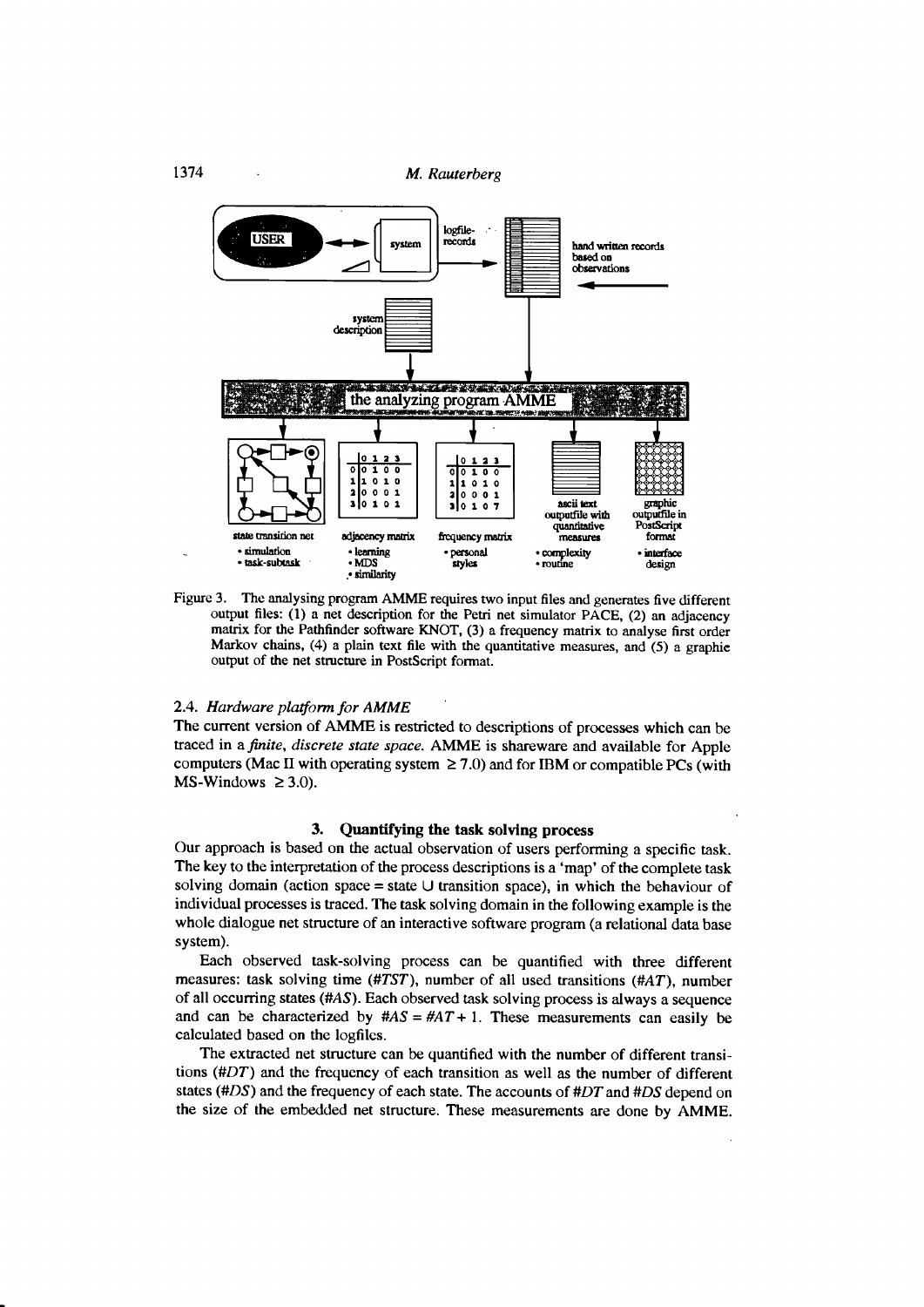#### 3.1. Experimental setting and task description

In our experiment (Rauterberg 1992a) all users had to play the role of a camping site managcr. This manager uses a relational database system with a data base consisting of three data files ('basis relations'): PLACE, GROUP, and ADDRESS.

Novices and experts were classified and selected by their amounts of experiences with electronic data processing in advance. Their experience with electronic data processing was measured with a 115-item questionnaire and with structured interviews. The novice group ( $n = 6$ ) was then instructed in handling of the database system for 1.5 h. The expert group ( $n = 6$ ) already had 1740 h each of experience in handling of the database system. Their total computer experience of approximately 7500 h was the result of their daily work using various types of computers and software systems. The duration of the individual task solving session was about 30 min. Each keystroke with its corresponding time was recorded automatically in a logfile. Each user needed about I h for the whole experiment which consisted of 4 tasks in individual sessions. All users had to solve the following four different tasks in operating the database system:

Task l: 'Please find out how many data records are in the file ADDRESS, in the file PLACE, and in the file GROUP.'

(The user has to activate a specific menu option ('Datafile' in module 'Info' of the menu interface) and to read the file size (solutions:  $PLACE = 17$  data records,  $GROUP = 27$  data records. ADDRESS = 280 data records).)

Task 2: 'Delete only the last data record of the file ADDRESS, the file PLACE, and the file GROUP (sorted by the attribute "namekey").'

(The user has to open (sorted according to the given attribute), select, and delete the last data record (file: PLACE, GROUP, ADDRESS).)

Task 3: 'Search and select the data record with the namekey 'D..8000C O M' in the file ADDRESS, and show the content of all attributes of this data record on the screen. Correct this data record for the following attributes: State: Germany Place number: 07 Remarks: Database system dealer can give a demonstration.'

(The user must select a certain data record (file: ADDRESS), update the data record with regard to the three attributes: State, Place number, Remarks.)

Task 4: 'Define a filter for the file PLACE with the following condition: all vacationers arrived on O2107187. Apply this filter to the file PLACE, and show the content of all selected data records in the mask browsing mode on the screen.'

(The user must define a filter for the attribute 'arrival data', apply the filter to the data file PLACE, and display the content of each data record found on the screen.)

Each user was instructed to carry out a complete solution for each task as quickly as possible. The investigator checked the completeness of each task solving process.

#### 3.2. Results and discussion

A routine task can be identified by a large process description  $( =$  long logfile; e.g.,  $\#AT\gg 10$ ) and a small size of the embedded net structure (e.g.,  $\#DT \le 10$ ). The user is always running in loops and using the same system operations to solve the task; we designate this kind of task 'routine'. The ratio of 'total number of transitions in the process description' (= the length of the logfile;  $#AT$ ) to the 'number of different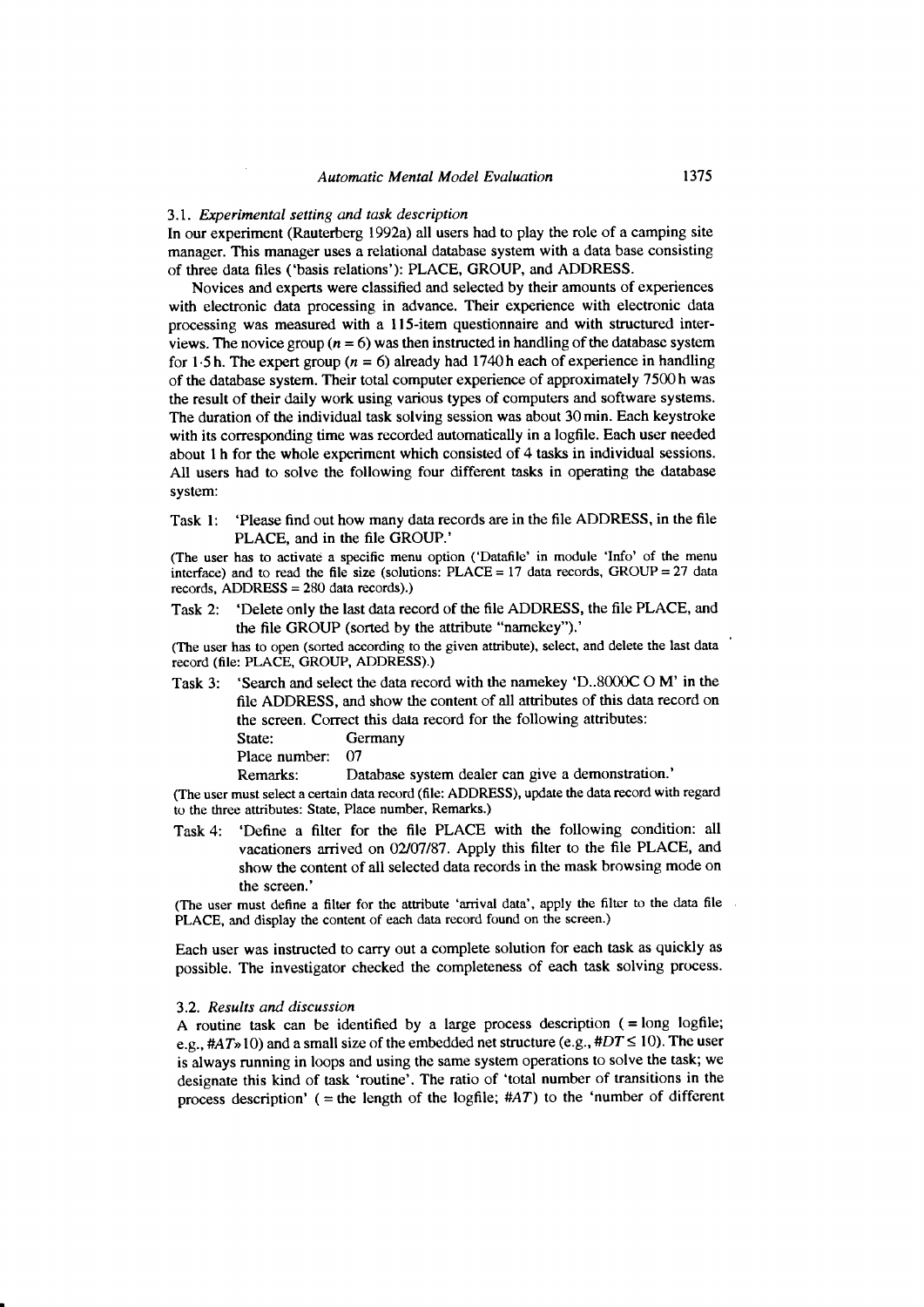Table 1. Results of the two factor analysis of variances of the 'degree of routinization'  $(HR)$ of novices and experts for four different tasks. The variables 'no. of different states (#DS)' and 'task-solving time (#TSI)' are used as covariates.

| Dependent variable $#R$ :<br>'routinization degree'<br>Source of variation | Covariate:<br>without |                       |                         | Covariate $#DS$ :<br>'no. of different states' |                            |                         | Covariate #TST:<br>'task-solving time' |                       |                         |
|----------------------------------------------------------------------------|-----------------------|-----------------------|-------------------------|------------------------------------------------|----------------------------|-------------------------|----------------------------------------|-----------------------|-------------------------|
|                                                                            | df                    | F                     |                         | df                                             |                            |                         | df                                     |                       |                         |
| 'Expertness'<br>'Tasks $(1-4)$ '<br>'Expertn. ' $\otimes$ ' tasks (1–4)    |                       | 6.69<br>14.51<br>2.22 | 0.013<br>0.001<br>0.101 |                                                | 9.88<br>15.44<br>$2 - 0.5$ | 0.003<br>0.001<br>0.054 |                                        | 1.40<br>11.16<br>1.70 | 0.243<br>0.001<br>0.182 |



Figure 4. These two Box-and-Whisker Plots show the 'degree of routinization' (#R) for 'novices-experts' and 'tasks  $1-4'$  ( $n = 48$ ) (separately). The box in each case covers the middle 50% of the data values, between the lower and upper quartiles. The extension lines indicate the extremes, while the central line marks the median.

transitions in the folded net'  $(HDT)$  is a good measure of the 'degree of routinization' (#R).

'degree of **routinization'**: 
$$
\#R = \#AT/\#DT
$$
 (1)

This measure combines the information of the total amount of repetition of each transition (#AT) with the information of all necessary transitions (#DT). The information of the sequential order of all transitions is neglccted.

We calculated the 'degree of routinization' (#R) of these four different tasks and analysed this measure with a two factor analysis of variances (table l). A statistically significant difference between novices and experts and between the four different tasks (figure 4) was found. Thc difference between novices and experts can be fully explained using the 'task-solving time' as a covariate in the analysis of variances, but not the difference between the four tasks (table l, tast column). This is a strong indication, that the 'degree of routinization'  $(HR)$  is a task feature rather than a charactcristic of users.

The 'editing' Task 3 in our investigation was found to be the task with the largest #R (figure 4). The size of the observable task solving process of task 3 is on average l0 times larger than the underlying net structurc.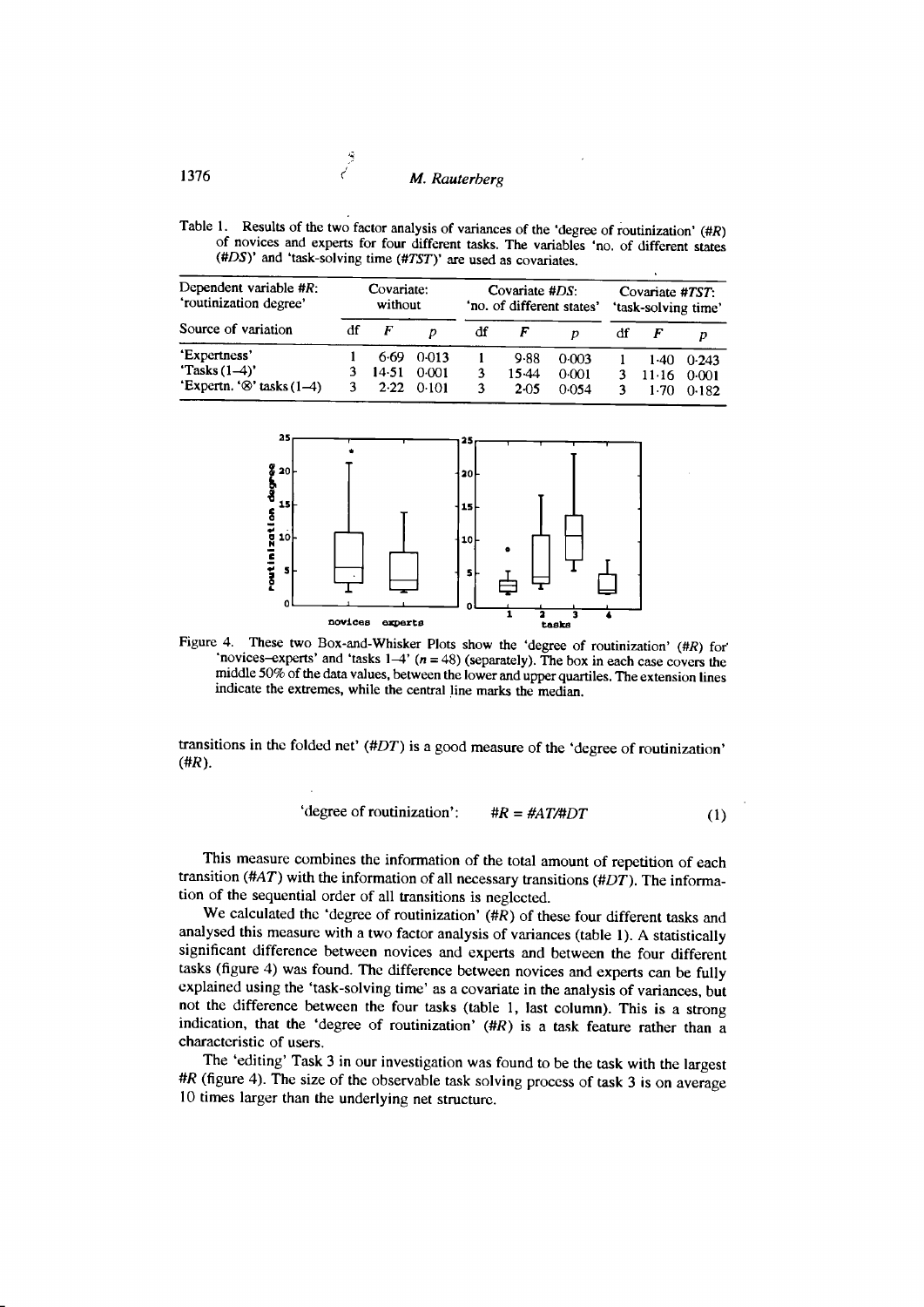#### 4. Quantifying the behavioural process

One important difference between novices and experts is the complexity of their mental model (Bainbridge 1991: 343). The novices have a simple mental structure, so they have to behave in a more heuristic manner to operate an interactive system. On the other hand, the structure of the mental model of the experts are more or less correct representations of the system structure, so they can behave in a straightforward fashion to solve given tasks. We therefore assume that the mental model of an expert is more comprehensive than that of a novice. This assumption can be tested by comparing the complexity of the observable behaviour of novices and experts.

We call the complexity of the observable behaviour the 'behaviour complexity (#BC)'. This behaviour complexity can be estimated by analysing the recorded concrete task solving process ('logfiles'). The complexity of a given work system (the 'action space') we call 'system complexity  $(\#SC)$ '. The account of  $\#SC$  is given by the complete pre-post state matrix, which contains all possible elementary processes. The complexity of the observable behaviour (#BC) of novices should be on average larger than the complexity (#BC) of the observable behaviour of experts.

#### 4.1. Definition of complexiry

To measure complexity we introduce the  $C_{\text{cycle}}$  metrics (the 'cyclomatic number') of McCabe (1976).  $C_{cycle}$  is a measure to calculate the number of linear independent cycles of a plane and coherent net.  $C_{\text{cycle}}$  is a useful quantity that measures the amount of interconnectivity (complexity). The advantages and disadvantages of four different quantitative measures of complexity in the context of our empirical investigation have been discussed on different occasions;  $C_{\text{cycle}}$  proved to be the most effective (Rauterberg 1992b).

The complexity measured with  $C_{\text{cycle}}$  is defined by the difference of the total number of connections (#T: transition) and the total number of states (#S: state). The parameter  $P$  is a constant that corrects the result of Formula 1 in the case of a sequence  $(4T - 4S = -1)$ ; the value of P in this context is 1. The semantic of  $C_{cycle}$  can be described by the number of 'holes', 'loops', or 'cycles' in a net.

'cyclomatic number': 
$$
C_{\text{cycle}} = #T - #S + P
$$
 with  $P = 1$  (2)

The measure  $C_{\text{cycle}}$  of the net example in figure 3 is  $\#DT - \#DS + P = 9 - 4 + 1 = 6$ ; the complexity of the observed task solving sequence shown in figure 1 is  $#AT - #AS + P = 13 - 12 + 1 = 0$ ; for each sequence  $C_{cycle}$  is zero (a sequence has no cycles!).

#### 4-2. Results and discussion

Cognitive complexity has been defined as 'an aspect of a person's cognitive functioning, which at one end is dcfined by the use of many constructs with many relationships to one another (complexity), and at the other end by the use of few constructs with limited relationships to one another (simplicity)' (Pervin 1984: 507). Transferring this broad definition to human-computer interaction could imply that the complexity of the user's mental model of the dialogue system is given by the number of known dialogue contexts ('constructs') on one hand, and by the number of known dialogue operations ('relationships') on the other. In order to measure the complexity of a mental model which generates an observable process, a 'mapping' procedure from the observable process description to the embedded structure of this process is necessary. This 'mapping' procedure can be done with the folding operation in the context of Petri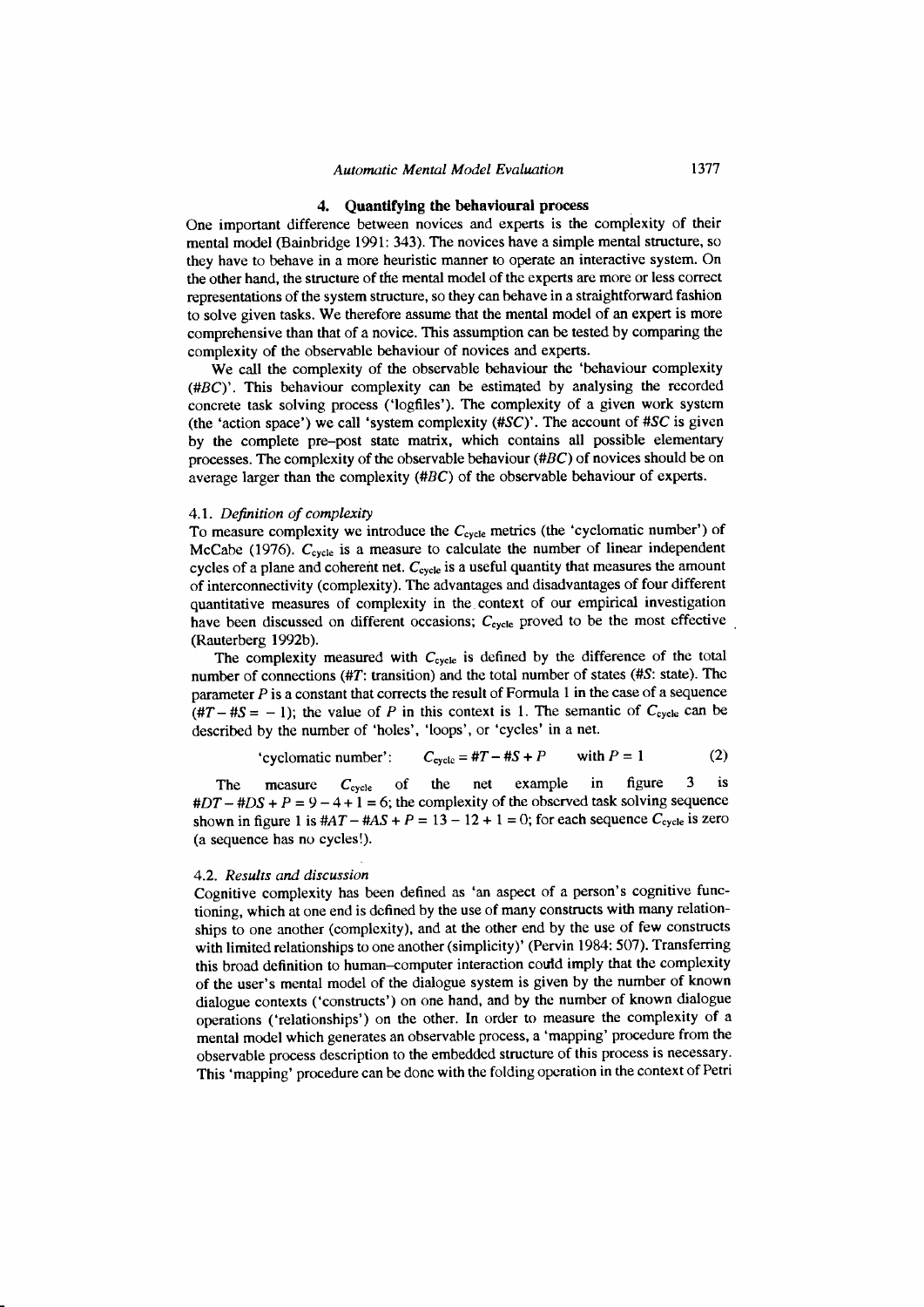

Figure 5. These two Box-and-Whisker Plots show the 'behavioural complexity' (#BC) for 'novices-experts' and 'tasks  $1-4$ ' ( $n = 48$ ) (separately). The box in each case covers the middle 50% of the data values, between the lower and upper quartiles. The extension lines indicate the extremes, while the central line marks the median.

Table 2. Results of the two factor analysis of variances of the 'behavioural complexity' (#BC) of novices and experts for four different tasks. The variables 'no. of different states (#DS)' and 'task-solving time (#TST)' are used as covariates.

| Dependent variable $\#BC$ :<br>'behavioural complexity' | Covariate:<br>without |         |       | Covariate #DS:<br>'no. of different states' |         |         | Covariate #TST:<br>'task-solving time' |        |       |
|---------------------------------------------------------|-----------------------|---------|-------|---------------------------------------------|---------|---------|----------------------------------------|--------|-------|
| Source of variation                                     | df                    | F       |       | df                                          |         |         | df                                     |        |       |
| 'Expertness'                                            |                       | $10-34$ | 0.003 |                                             | $15-35$ | $0-001$ |                                        | 0.07   | 0.792 |
| 'Tasks $(1-4)$ '                                        |                       | $3-25$  | 0.032 | 3                                           | 1.34    | 0.276   |                                        | 6.07   | 0.002 |
| 'Expertn. ' $\otimes$ ' tasks (1-4)                     |                       | 0.32    | 0.810 | 3                                           | 0.49    | 0.693   |                                        | $1-12$ | 0.354 |

nets. The 'behaviour complexity' of the folded net (based on the 'cyclomatic number') is defined as:

$$
"behavior complexity': \t#BC = #DT - #DS + 1
$$
 (3)

We can show, that the complexity of the observable task solving behaviour (the 'behaviour complexity';  $\#BC$ ) of novices is significantly larger than the complexity of the observable behaviour of the experts (see figure 5 and table 2). The difference between novices and experts can be fully explained using the 'task-solving time' as a covariate in the analysis of variance, but not the difference between the four tasks (table 2, last column). This is a strong hint, that the 'behaviour complexity'  $(HBC)$ depends only on task features.

The Spearman rank correlation (r) between the 'total computer experience' (measured with the questionnaire) and the mean of  $\#BC$  (averaged over tasks 1-4) is  $r = -0.682$  ( $n = 12$ ;  $p \le 0.02$ ). This important result indicates, that the complexity of the observable behaviour correlates negatively with the complexity of the cognitive structure (the 'mental model'). So, the complexity of the necessary task knowledge can be either observed and measured with  $\#BC$  or is embedded in the cognitive structure. If the cognitive structure is too simple, then the concrete task-solving process must be carried out with a lot of heuristics or trial and error strategies. Learning how to solve a specific task with a given system means that  $\#BC$  decreases and the complexity of the mental model increases  $(\#CC)$ .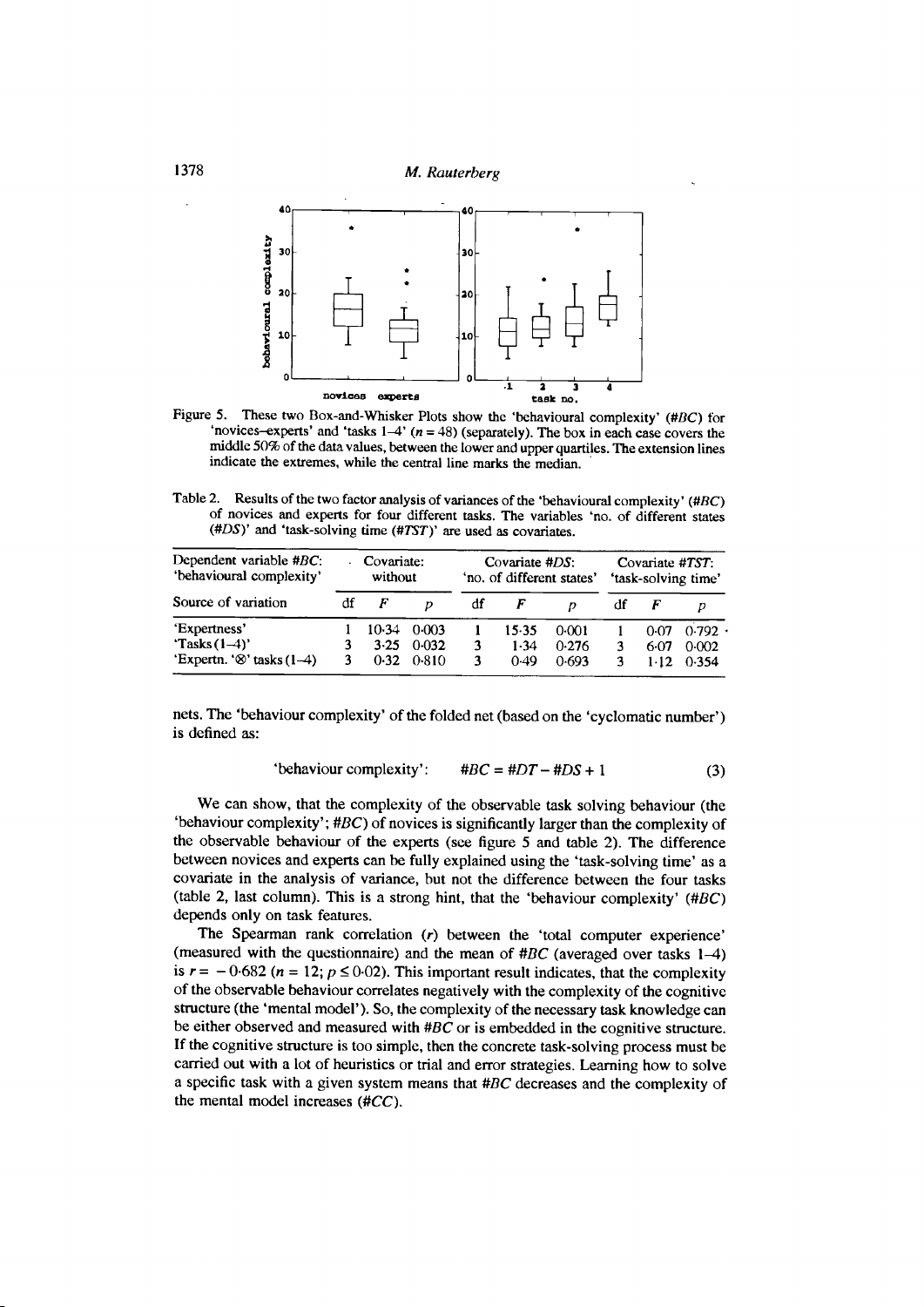#### 5. Conclusions

In general a user interaction with a system can be described with a finite, discrete state transition net, and behaviour patterns can be traced with a sequence of states and transitions  $(s')$ -> $[t']$ -> $(s'')$ -> $[t'']$ -> $(s')$ -> $[t']$ -> $(s'')$ -> $[t'']$ ->... To investigate the interaction processes with this kind of more or less complex systems, support of special tools is necessary. AMME is a computer-aided tool which analyses incomplete sequences of states and transitions, and generates the underlying net structure and different measures of complexity of the interactive process described by the state transition sequence.

ln comparing the size of the observed task solving process with the size of the embedded net structure we are able to measure the.'degree of routinization' (#R) of tasks. This measure #R allows us to differentiate between different types of tasks in a clear quantitative way.

Based on the empirical result that the complexity of the observable behaviour of novices is larger than the complexity of experts, we conclude that the behavioural complexity is negatively correlated with the complexity of the mental model. Thus it is possible to estimate the cognitive complexity based on the measurement of the behavioural complexity, the measurement of the system complexity and the measurement of the task complexity (for a more detailed discussion see Rauterberg 1992b).

## Acknowledgements

The preparation of this paper was supported by the German Secretary of State for Research and Technology (BMFT-AuT programme) grant number 0l HK 706-0 as part of the research project 'User-oriented software development and interface design. (BOSS)' and the ADI Software Inc. in Karlsruhe, Germany.

#### **References**

- BAINBRIDGE, L. 1991, The 'cognitive' in cognitive ergonomics, Le Travail humain, 54, 337-343.
- BAUMAN, R. and TURANO, T. A. 1986, Production-based language simulation of Petri nets, Simulation, 47, l9l-198.
- CARD, S. K., MORAN, T. P. and NEWELL, A. 1983, The Psychology of Human-Computer Interaction (Lawrence Erlbaum Associates, lndiana).
- CHURCHILL, E. 1992, The formation of mental models: are 'device instructions' the source? in G. van der Veer, M. Tauber, S. Bagnara and M. Antalovits (eds) Human-Computer Interaction: Tasks and Organisation (CUD, Roma), 3-ló.
- DÁHLER, J. 1989, The Petri net simulator PACE (Pace lnc., Neptunstrasse 16, CH-8280 Kreuzlingen, Switzerland).
- ERICSSON, K. A. and SIMON, H. A. 1984, Protocol Analysis (The MIT Press, Cambridge, MA).
- GENRICH, H. J., LAUTENBACH, K. and THIAGARAJAN, P. S. 1980, Elements of general net theory, in W. Bauer (ed.) Lecture Notes in Computer Science vol. 84 'Net Theory and Applications' (Springer, New York), 21-163.
- GREEN, T. R. G. and Hoc, J. M. 1991, What is cognitive ergonomics? Le Travail humain, 54, 29t-3U.

INTERLINK, INC. 1991, The KNOT software (P.O. Box 4086 UPB, Las Cruces, NM 88003, USA). KIERAS, D. E. and POLSON, P. G. 1985, An approach to the formal analysis of user complexity, International Journal of Man-Machine Studies, 22, 365-394.

- McCABE, T. 1976, A complexity measure, IEEE Transactions on Software Engineering, sE-2(6), 308-320.
- MCDANIEL, E. and LAWRENCE, C. 1990, Levels of Cognitive Complexity: An Approach to the Measurement of Thinking (Springer, New York).
- MORAN, T. P. 1981, The command language grammar: a representation for the user interface of interactive computer systems, International Journal of Man-Machine Studies, 15, 3-50.